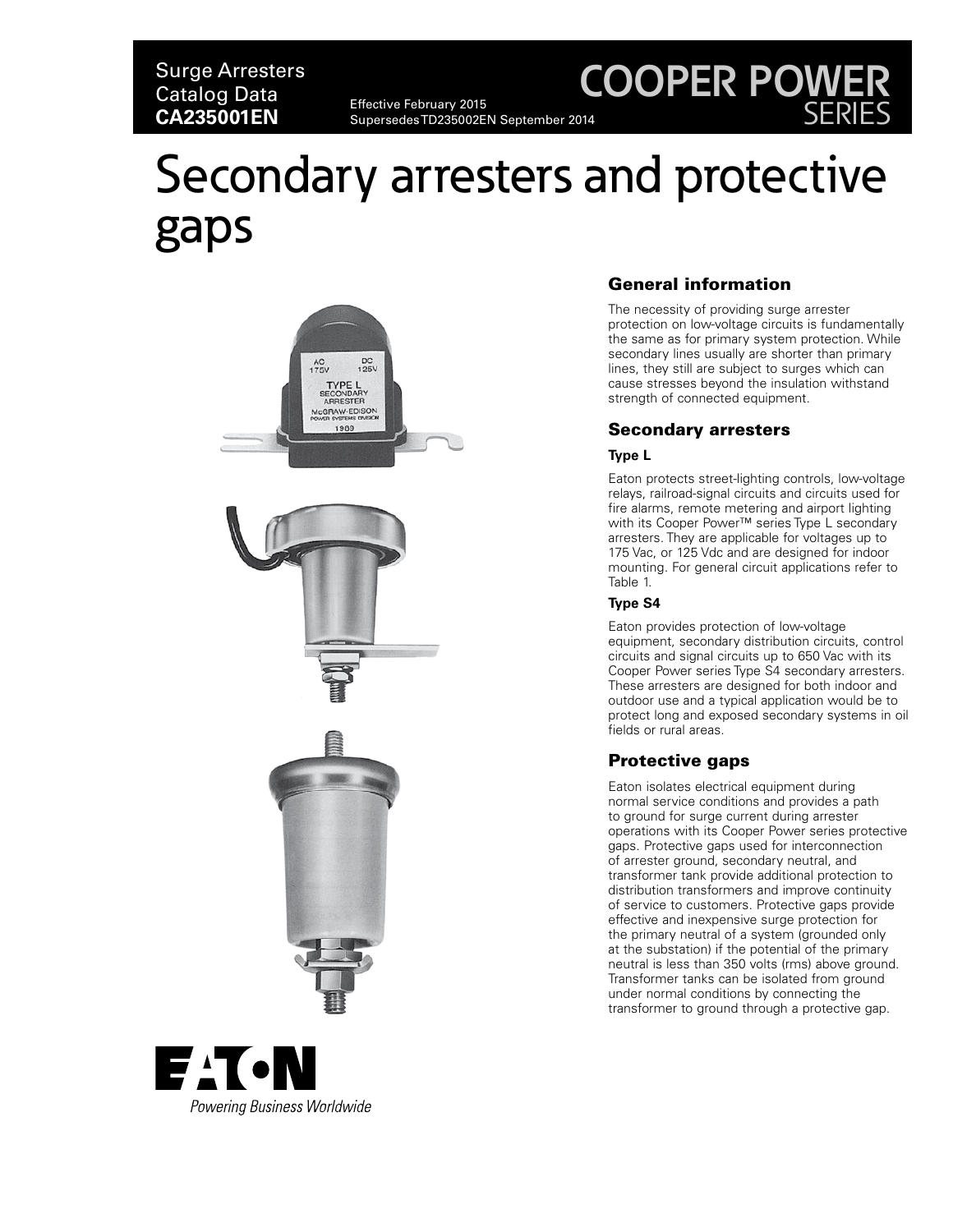Catalog Data CA235001EN Effective February 2015

#### Features and detailed description



#### **Figure 1. Cutaway illustration of Type L (175 Vac, 125 Vdc) secondary arrester.**

| <b>System Voltage</b> | <b>Type</b>    | Rating*         |
|-----------------------|----------------|-----------------|
| 120 volts             |                | 175 volts       |
| 120/240 volts         |                | 175 volts       |
| 120/240 volts Y       |                | 175 volts       |
| 240 volts             | S4             | 650 volts       |
| 480 volts             | S <sub>4</sub> | 650 volts       |
| 600 volts             | S4             | 650 volts       |
| $2.4$ kV $\Delta$     | Protective gap | 6 <sub>kV</sub> |
| 4.16Y/2.4 kV          | Protective gap | 11 kV           |
| 4.8 kV $\Delta$       | Protective gap | 11 kV           |
| 8.32Y/4.8 kV          | Protective gap | 15 kV           |
| $6.9$ kV $\Delta$     | Protective gap | 15 kV           |
| 12.47Y/7.2 kV         | Protective gap | 15 kV           |
| 13.2 kV $\Delta$      | Protective gap | $15$ kV         |
| 14.4 kV $\Delta$      | Protective gap | 15 kV           |

#### **Table 1. Recommended Applications of Surge Arresters**



**Figure 2. Railway application diagram showing an automatic railway block signal control with Type L secondary arresters. One arrester is used on each outgoing line.**

An arrester rating represents the maximum line-to-ground voltage to which the arrester should be subjected. Since surge arresters are inherently sensitive to overvoltages, they should never be subjected to 60 Hz voltages above their rated voltage, even during momentary abnormal conditions. If such a condition is likely, a special system study may be necessary, and a higher rated arrester may be required.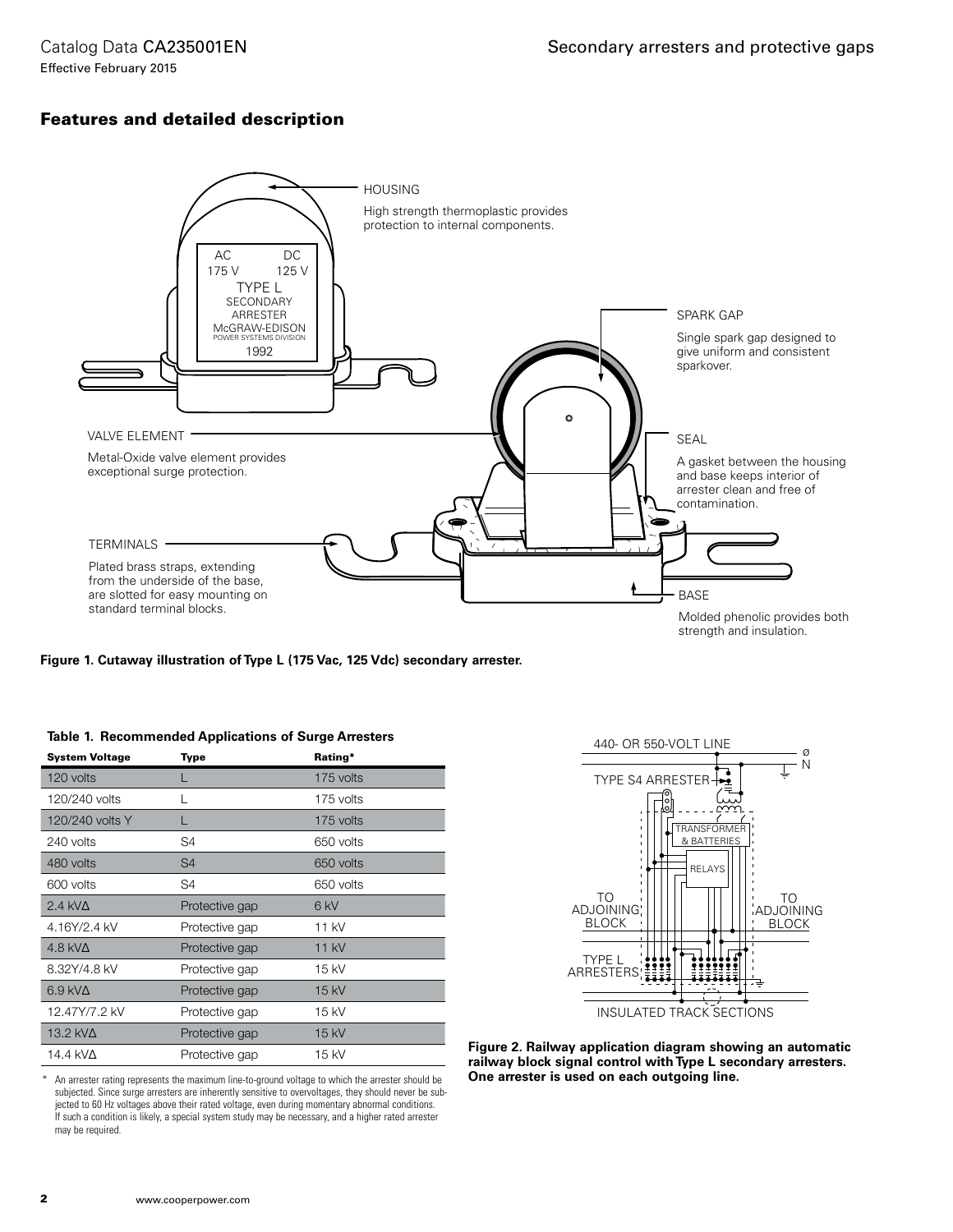#### Type L secondary arresters

#### **Operation**

Type L arresters protect low-voltage circuits and equipment against surges by providing a low-impedance path to ground, and quickly draining off surge voltages. The arrester promptly restores the circuit to normal by interrupting the 60 Hz current which follows the surge current.

Examples of applications of Type L secondary arresters are shown in Figures 2 and 3.

#### **Standards**

Type L arresters meet all requirements for the Association of American Railroads (AAR) Signal Section Specification 52.51.

#### **Impulse sparkover**

Uniform sparkover characteristics and a long life are assured by the design of the spark gap of Type L arresters.

#### **60 Hz sparkover**

Each Type L arrester is factory tested to assure a minimum 60 Hz sparkover of 1100 volts. This sparkover value allows circuits to be field tested with a 1000-volt megohmmeter without removing the arrester from the circuits.



**Figure 3. A typical multiple street lighting control circuit showing Type L secondary arresters protecting the relay coil.**

#### **Discharge capacity**

AAR Specifications require a discharge capacity of 10,000 A on a 4 x 10 - microsecond wave. Type L arresters have passed certification tests which require discharging two of these surges without damage and complete recovery of all protective characteristics.

#### **Discharge voltage**

Low-voltage signal circuit apparatus is designed to withstand a 60 Hz voltage of 4200 volts crest for one minute. Table 2 shows how Type L arresters offer extra protection with very low discharge voltages.

**Table 2. Maximum Discharge Voltage (Crest kV) 8/20 μs Current Wave**

| <b>Arrester Rating</b> | 1.5 kA | 3 kA | 5 kA | 10 kA |
|------------------------|--------|------|------|-------|
| 175 Vac<br>125 Vdc     |        | າາ   | 1.4  |       |



1" GROUNDING LINK





#### **Figure 5. Cutaway illustration Type S4, 650 V secondary arrester.**

#### **Duty cycle**

Type L arresters subjected to duty-cycle tests of 22 successive impulses of a 1500 A, 8 x 20 µs current wave show remarkably consistent characteristics. Follow current is quickly and effectively interrupted.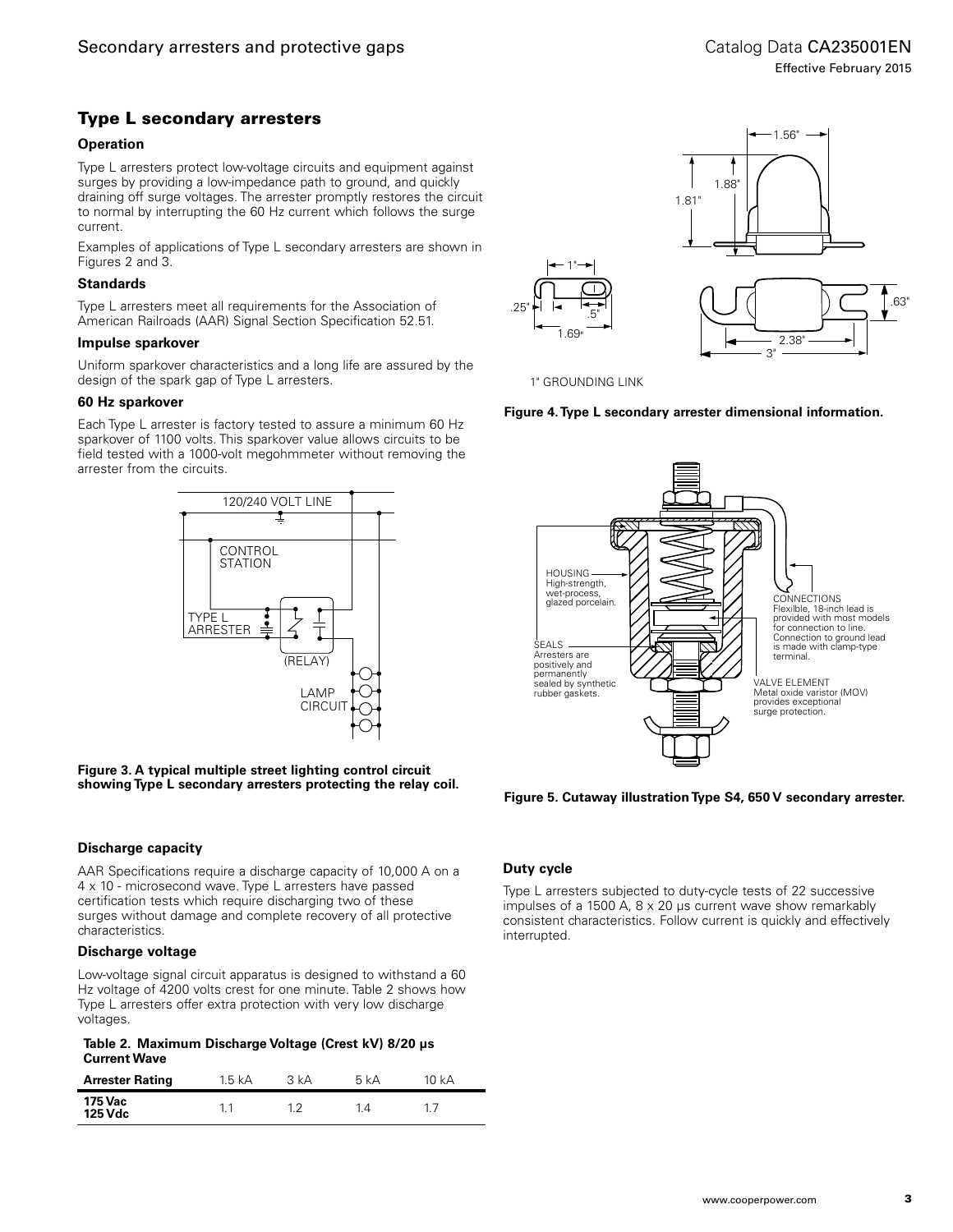

**Figure 6. Typical application of Type S4 arresters protecting long and exposed secondary lines in oil field or rural areas.**



**Figure 7. Type S4 secondary arresters dimensional information.**

#### Type S4 secondary arresters

#### **Operation**

Type S4 secondary arresters incorporate a gapless MOV design that under steady state conditions maintains the line-to-ground voltage across the arrester's terminals. When overvoltages occur the Type S4 arrester quickly goes into conduction, limiting the overvoltage to required protection levels. Upon passage of the overvoltage condition, the S4 arrester returns to a highly non-linear steady state condition that conducts very minimal 60 Hz power current.

A typical application is shown in Figure 6. Dimensional information is shown in Figure 7.

#### **Discharge voltage**

Table 3 shows the discharge-voltage characteristics of the Type S4 arrester.

#### **Table 3. Maximum Discharge Voltgage 8/20 μs Current Wave (kV crest)**

| Rating | 1.5 kA | 3 kA | kΑ | 0 kA |
|--------|--------|------|----|------|
| 650 V  | - -    |      |    |      |

#### Protective gaps

#### **For interconnection of arrester ground, secondary neutral, and transformer tank**

Interconnection provides additional protection to distribution transformers and improves continuity of service to customers. Advantages are particularly evident in areas subjected to extremely heavy lightning surges and/or where soil conditions result in high ground resistance values.

Without interconnection, surge voltage may build up high enough to puncture the transformer insulation. Interconnection limits the potential difference between primary and secondary windings and between the primary winding and the transformer tank to the discharge voltage (IR drop) of the primary arrester, plus the impedance drop in the arrester leads. Many local electrical codes require that interconnection of this type be made through gaps.

#### **For primary neutral protection**

If the potential of the primary neutral of a system, grounded only at the substation, is less than 360 rms volts above ground, Eaton's protective gaps provide effective and inexpensive lighting protection. Gaps should be installed between primary neutral and ground at each distribution transformer.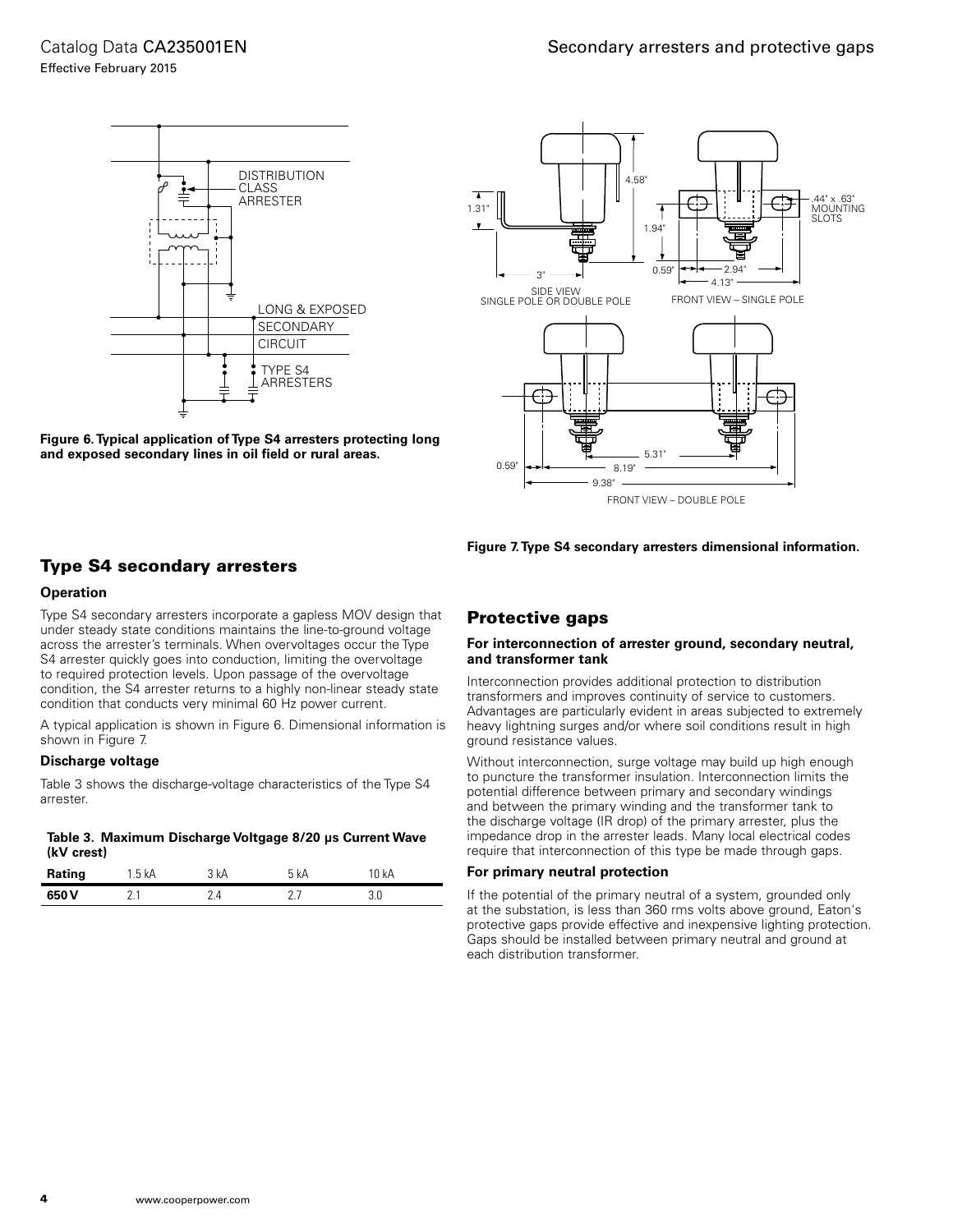Effective February 2015

#### **For isolation of transformer tanks from ground**

A transformer tank connected to ground through a protective gap is isolated from ground under normal conditions. The gap will spark over and limit the voltage between the transformer tank and windings during high-current lightning discharges.

#### **Sparkover**

Protective gaps are permanently adjusted at the factory to spark over at voltages of 6, 11, or 15 kV rms. Arcing surfaces of both electrodes are designed to assure consistent sparkover characteristics.

#### **Table 4. Sparkover Characteristics**

| <b>System Voltage (kV)</b>         | 60-Hertz Sparkover<br>(kV rms) | Impulse Sparkover<br>Crest (kV) |
|------------------------------------|--------------------------------|---------------------------------|
| $24\wedge$                         | 6                              | 11                              |
| 4.16Y/2.4, 4.8 $\triangle$         |                                | 17.5                            |
| 8.32Y/4.8, 6.9 $\triangle$         | 15                             | 25                              |
| 12.4Y/7.2                          | 15                             | 25                              |
| 13.2 $\triangle$ .14.4 $\triangle$ | 15                             | 25                              |







**Figure 8. Dimensional Information of protective gaps.**



**Figure 10. Typical application of protective gaps.**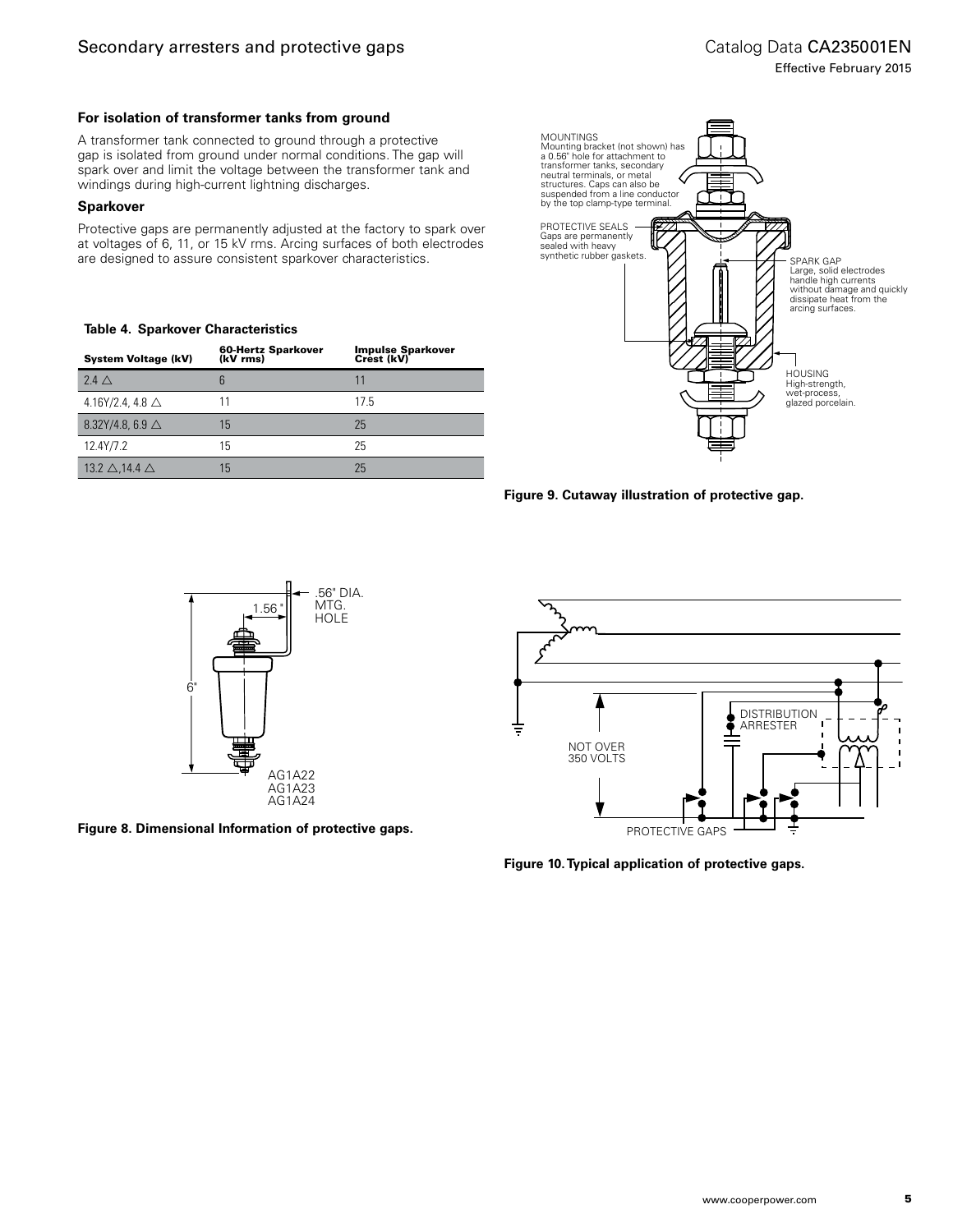#### Ordering information

#### **Secondary arresters**

#### **Table 5. Type L-Rated 175 Vac, 125 Vdc**

|                                 |                                |      | <b>Standard Package</b>             |  |
|---------------------------------|--------------------------------|------|-------------------------------------|--|
| <b>Description</b>              | <b>Catalog Number</b>          | Qtv. | Wt. of Package<br>(I <sub>b</sub> ) |  |
| Arrester with 1" grounding link | AS <sub>1</sub> B <sub>1</sub> |      | G                                   |  |
| Arrester only                   | AS <sub>1</sub> B <sub>2</sub> |      | G                                   |  |

#### **Table 6. Protective Gaps - Rated 6, 11, and 15 kV**

|                                   | <b>Catalog Number</b> | <b>Standard Package</b> |                         |
|-----------------------------------|-----------------------|-------------------------|-------------------------|
| Description<br>(60 Hz. Sparkover) |                       | Otv.                    | Wt. of Package<br>(Ib.) |
| 6 kV                              | AG1A22                |                         |                         |
| $11$ kV                           | AG1A23                |                         |                         |
| $15$ kV                           | AG1A24                |                         |                         |

#### **Table 7. Type S4 - Rated 650 Vac**

|                                                                     |                       | <b>Standard Package</b> |                         |  |
|---------------------------------------------------------------------|-----------------------|-------------------------|-------------------------|--|
| <b>Description</b>                                                  | <b>Catalog Number</b> | Quantity                | Wt. of Package<br>(lb.) |  |
| Single unit w/o terminal cap,<br>w/o mtg. bracket with line lead    | ASZ1A101              |                         |                         |  |
| Single unit with terminal cap,<br>w/o mtg. bracket, with line lead  | ASZ1A102              |                         |                         |  |
| Single unit with terminal cap,<br>with mtg. bracket, with line lead | ASZ1A103              |                         |                         |  |